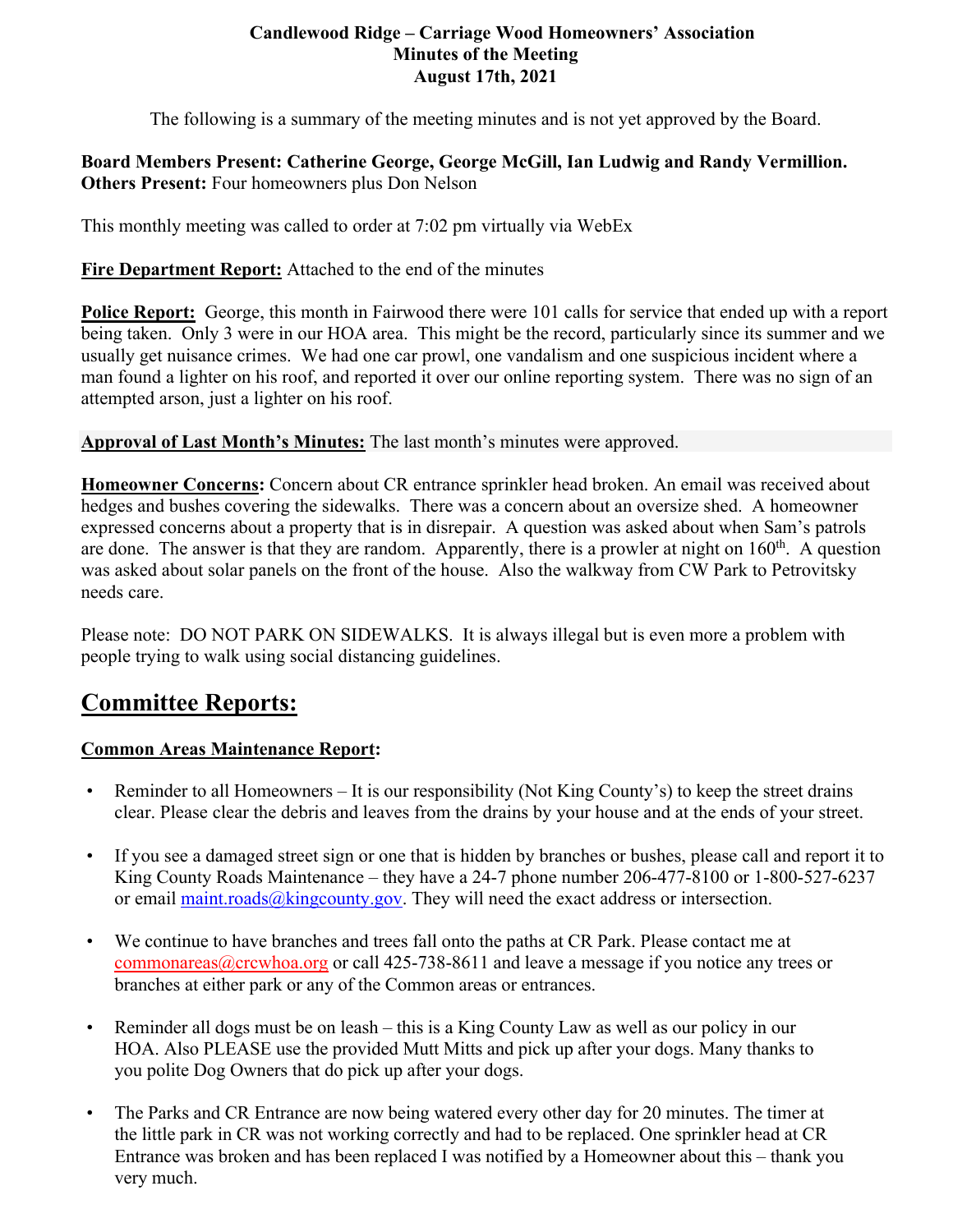- Someone has been dumping bags of household trash at CW Park. We have had Canber haul it away at a cost of \$250. If you see anyone leaving bags of trash at our Parks, please try to get their info, car make, license number, or take a photo.
- The house in CR with the pool that the HOA is maintaining as it is vacant we have drained the pool again and put a cover on the hot tub. This cost will be added to the owners' account.
- King County Sheriff Patrols and requests will now be coordinated by the CAM Chair and monthly reports will be submitted before each monthly meeting. Please contact the Board with any areas of concern and we will do our best to accommodate.
- Please keep a watch for suspicious Activity and call 911
- **Reminder:** Our parks are private parks which exist for the use and enjoyment of HOA residents, their families and guests. They are not public parks. Our park usage rules apply to everyone. Following are some of the rules that have been established to maximize safety, and minimize liability and maintenance cost:
- A. Park Hours: 9:00 am to dusk.
- B. No Smoking, alcohol, drugs, loud music, golfing, motorized vehicles or **Fireworks** are allowed.
- C. Animals must be leashed, and owners are responsible for cleaning up after their animals.

## **ACC Report:**

We accept ACR requests via e-mail or U.S mail. We have noticed that paint requests have been received lately without paint chips as well as requests without ACR forms. All requests must be accompanied by ACR forms which must be signed, include a valid address and phone number and, if for paint or stain, must include paint chips or specific manufacturer and name/code so it can be found on the web and note which paint is for what part of the house (body, trim, deck, gutters, door, …). If you want to speed up your notification, be sure that your email address is clearly written. Paint samples are required even if painting the same color as existing.

The ACC will consider ACRs with virtual paint chips but only when there is no question as to whether they would be approved. ACR form has been updated and the new form has been loaded into the website.

ACC requests for this month were: 1 privacy screen 1 house remodel 1 driveway 1 garage trim 9 paints 2 roofs 1 resod 2 chimney fixes 1 concrete work 1 gutter 1 garage door

## **Complaints Negotiations Report:**

No new complaints this month

## **Treasurer's Report:**

Reports look good.

## **Legal and Insurance Report:**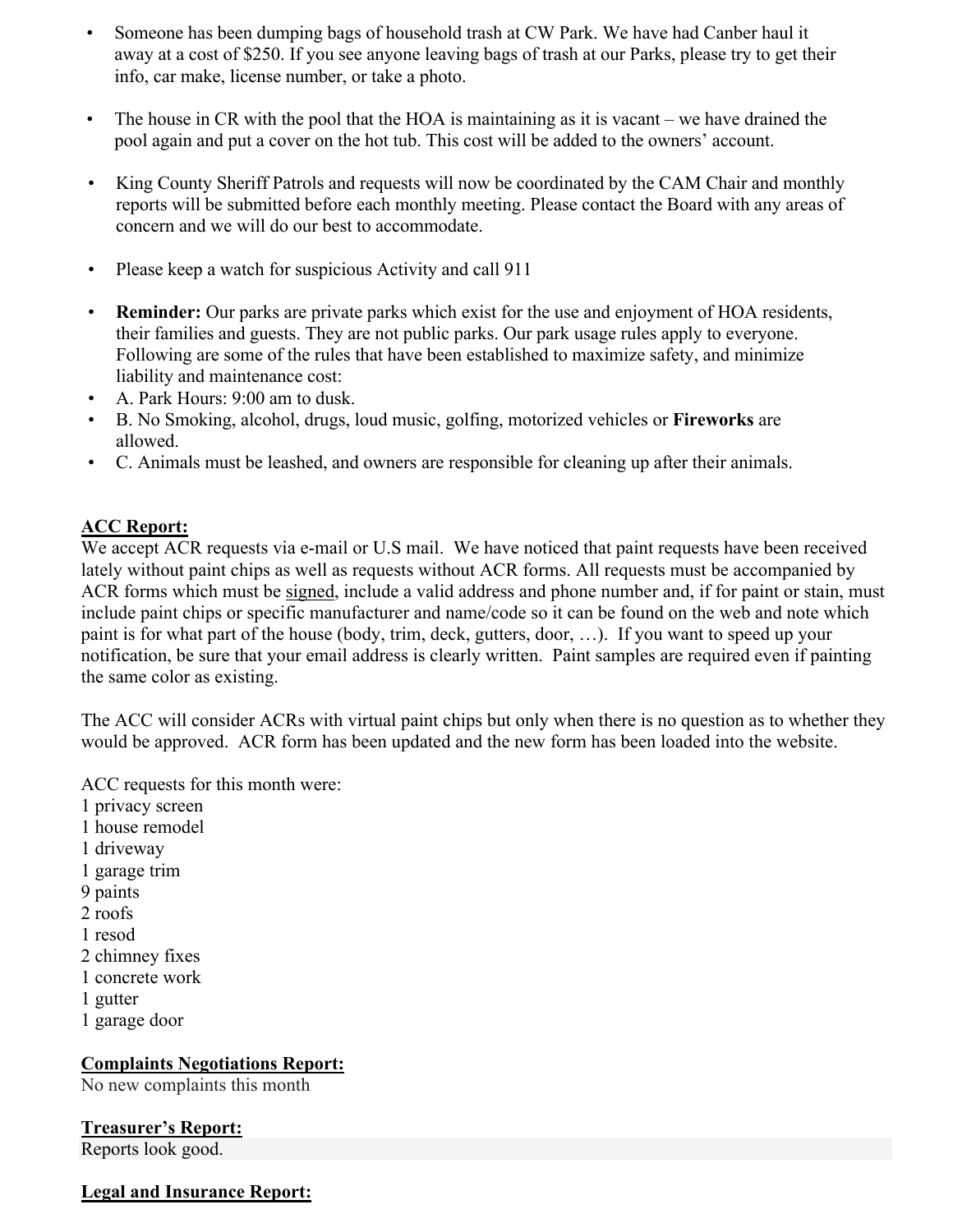Will discuss in executive session

## **Community Events Committee**

We need volunteers. The Easter Egg Hunt was cancelled due to the lack of volunteers. The Garage Sale and Summer Event are also canceled for the same reason. There was one person who has expressed in volunteering.

## **Cul-de-Sac Committee Report – August 2021**

- Inspected all 18 Cul-de-Sac Islands and 5 Retention/Detention Ponds within the last week
	- o Camber applied landscape bark to most Islands & Retention/Detention Ponds which greatly improved aesthetics
		- Retention/Detention Pond at CW  $3<sup>rd</sup>$  Entrance (160<sup>th</sup> Ave SE) now has a skiff of bark applied
		- Cul-de-Sac Island  $#2$  (SE 178<sup>th</sup> Pl) still missing bark
	- o Trees, plants and general maintenance:
		- Most plantings survived the heat wave
			- A few foundation plants are suffering because of the heat and lack of water. Will keep an eye on them to see if they recover once rain returns.

No Islands recommended for renovation at this time – no change in Island score for August.

Respectfully submitted – Randy Vermillion

Please note that, if a home owner wants to reserve a park, he or she should contact the CAM chair at commonareas@crcwhoa.org or call 425-738-8611 #80 and leave a message.

## **Web Site:**

Ian is now Web Master. Ian now has the passwords so he can start work. We are looking at a new website design and email system.

## **Capital Improvement Committee:**

No report this month. On hold until next spring.

## **Nominating Committee**

Currently we have no open positions on the Board

#### **Old Business:**

Third review of postcard project is being completed. It has been a very successful year. There is a new form for adult family homes (AFH) which has to be approved by the board and then sent out. Randy had a few suggestions for improvements. Don will send out a revised form. A letter will be sent out to homeowners about issues with ACRs after one final review. This is still in process. Ian is working on the new website.

Subletting issue is still a question.

## **New Business:**

**Please note that non safe and sane fireworks are illegal in the HOA because they are illegal in unincorporated King County.** Several years ago we had a house in our HOA burn down due to fireworks.

If you would like to give us your email address in order to be added to our email announcements, please send your info to bookkeeper@crcwhoa.org. No one will see your email and we will not give it to anyone.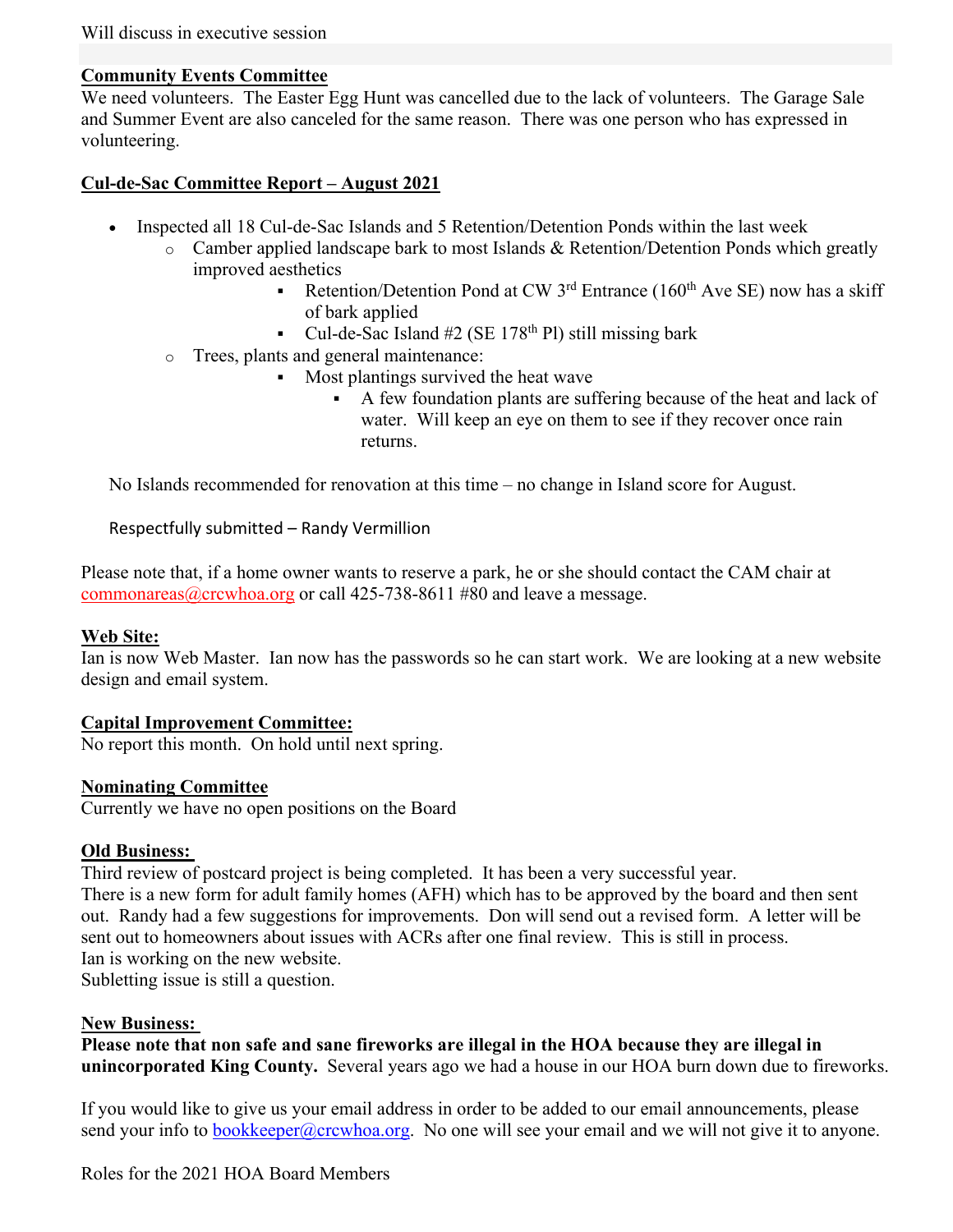| George McGill                   | President / Common Areas Chair      |
|---------------------------------|-------------------------------------|
| Catherine George                | Reporting Secretary / ACC Chair     |
| Alicia Follette                 | Complaints / Treasurer              |
| Carol Nyseth                    | Vice President                      |
| Dawna Hart                      | Facebook Chair                      |
| Ian Ludwig                      | ACC Member / CAM Member/ Web Master |
| Randy Vermillion                | ACC Member / Cul-de-sac Chair       |
| *Don Nelson                     | Legal and Insurance                 |
| * Volunteer, not a Board Member |                                     |

**Special Topics:** Visit our Website and contact the HOA via Email at:

Web – www.crcwhoa.org Facebook - Candlewood Ridge/Carriagewood HOA Email – president@crcwhoa.org info@crcwhoa.org architecture@crcwhoa.org If you would like to give us your email address in order to be added to our email announcements, please send your info to **bookkeeper** $@$ crcwhoa.org. Please visit us on Facebook also.

## **Executive session:**

Voted to keep CR pipeline lease. Postponed decision on subletting. Approved spending money to pay for a CW Park survey.

A motion was made to adjourn the meeting at 8:37pm.

## **Next Board Meetings:**

- September  $21<sup>st</sup>$ , 2021
- October  $19<sup>th</sup>$ , 2021
- November  $16<sup>th</sup>$ , 2021
- December  $21^{st}$ , 2021
- $\bullet$  January 18<sup>th</sup>, 2022
- February  $15<sup>th</sup>$ , 2022
- March  $15<sup>th</sup>$ , 2022
- April  $19<sup>th</sup>$ , 2022
- May  $17^{th}$ , 2022
- June  $21^{st}$ , 2022
- $\bullet$  July 19<sup>th</sup>, 2022
- August  $16^{th}$ , 2022
- September  $20<sup>th</sup>$ , 2022
- October  $18<sup>th</sup>$ , 2022
- November  $15<sup>th</sup>$ , 2022
- December  $20<sup>th</sup>$ , 2022

## **Annual Meeting:**

January 25<sup>th</sup>, 2022 7:00 at Fairwood Community United Methodist Church For the duration of the current coronavirus emergency it will be held via telephone. All Homeowners are welcome to attend. Please contact the president of the board for connection instructions at president@crcwhoa.org

Board meetings are usually held at **7:00 pm.** at the Sheriff's Office, Big Lot's Shopping Center on the third Tuesday of the month. However, for the duration of the current coronavirus emergency they will be held via telephone. All Homeowners are welcome to attend. Please contact the president of the board for connection instructions at president@crcwhoa.org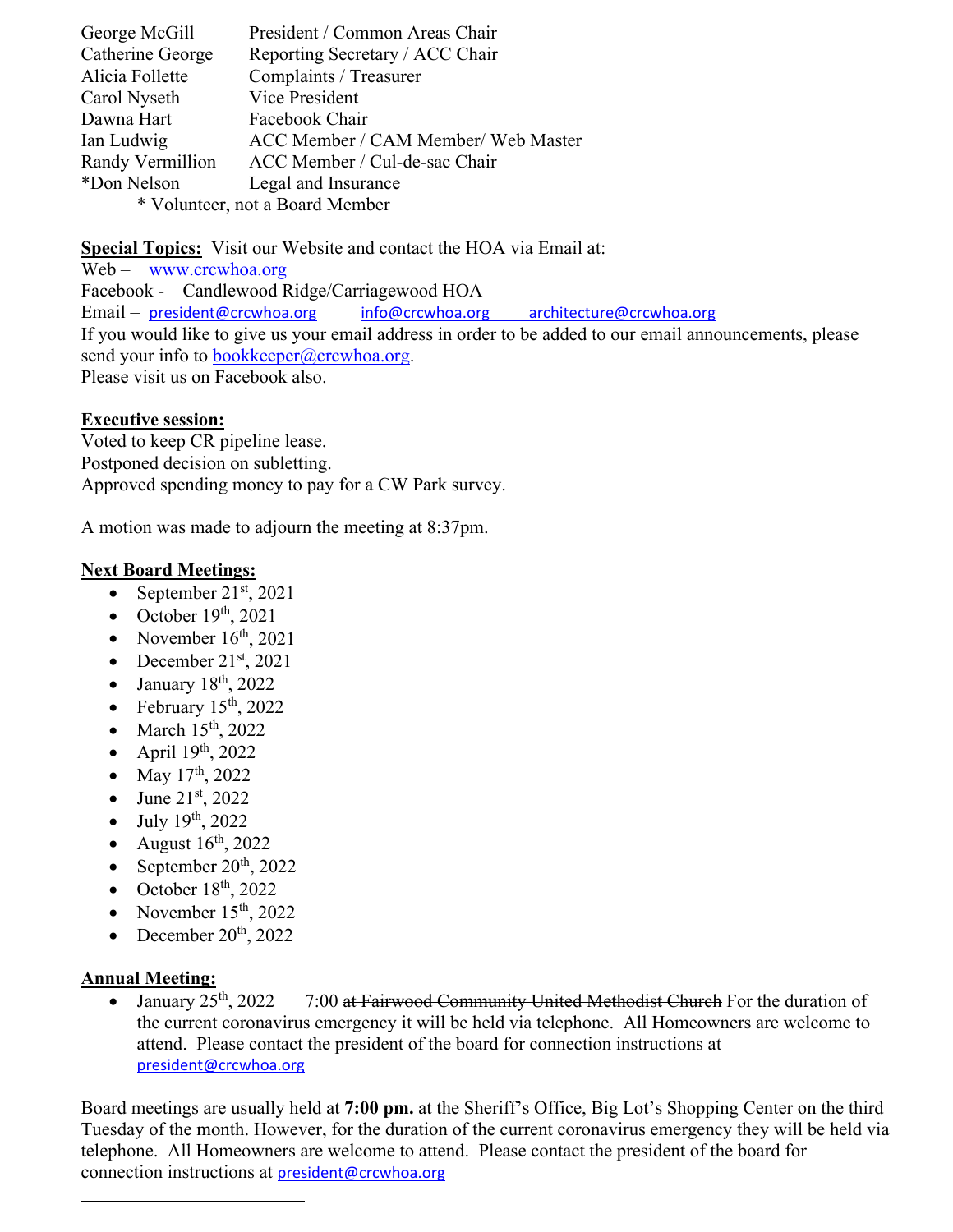## **Homeowners Association Update**

## **August 2021**

## **Display your Address Properly:**

You can help emergency responders locate your house by properly displaying your address and following some guidelines:

• • Use Large Numbers: Every single‐family house should use numbers at least 4" high. Multiple dwellings units such as apartments and duplexes, as well as non-residential buildings should use numbers that are at least

- • 6" high. Commercial or industrial units should be at least 18" high.
- • Be Visible in the Dark: Put the numbers on your house or under a light. Numbers must be of contrasting color to the background.
- • Be Visible from Both Directions: Numbers on your mailbox should be posted on both sides. Emergency vehicles may not arrive from the same side a as a mail carrier.
- • Locate Near the Road: If your home is not visible from the street, post numbers so that they are clearly visible from the road.
- • Uncover the Numbers: Move anything that may obstruct a clear view (bushes, flower baskets, flags, etc.)

## **It's the Law!**

In accordance with the City of Renton Municipal Code and the International Fire Code:

1.The official address number must be displayed on the front of a building or at the entrance to a building, which is most clearly visible from the street/road both day and night. 5

2.When vehicle access is provided to the rear of commercial, industrial and warehouse buildings, the rear doors shall be marked with letters or numbers at least 4" high.

3.Buildings consisting of separate suites with the same building address shall have their suite number marked so that the suite is readily identifiable, and the numbers shall be located at least 1" high.

#### **We Can't Help You If We Can't Find You!**

#### **National Night Out:**

National Night Out is an annual event that promotes strong community partnerships and neighborhood camaraderie to ultimately make our neighborhoods safer. National Night Out provides a great opportunity to bring neighbors, fire, police, and city officials together under positive circumstances. We will have a booth alongside Renton Police at the Renton Farmers Market from 3‐7 PM on Tuesday, August 3rd. Page | 2